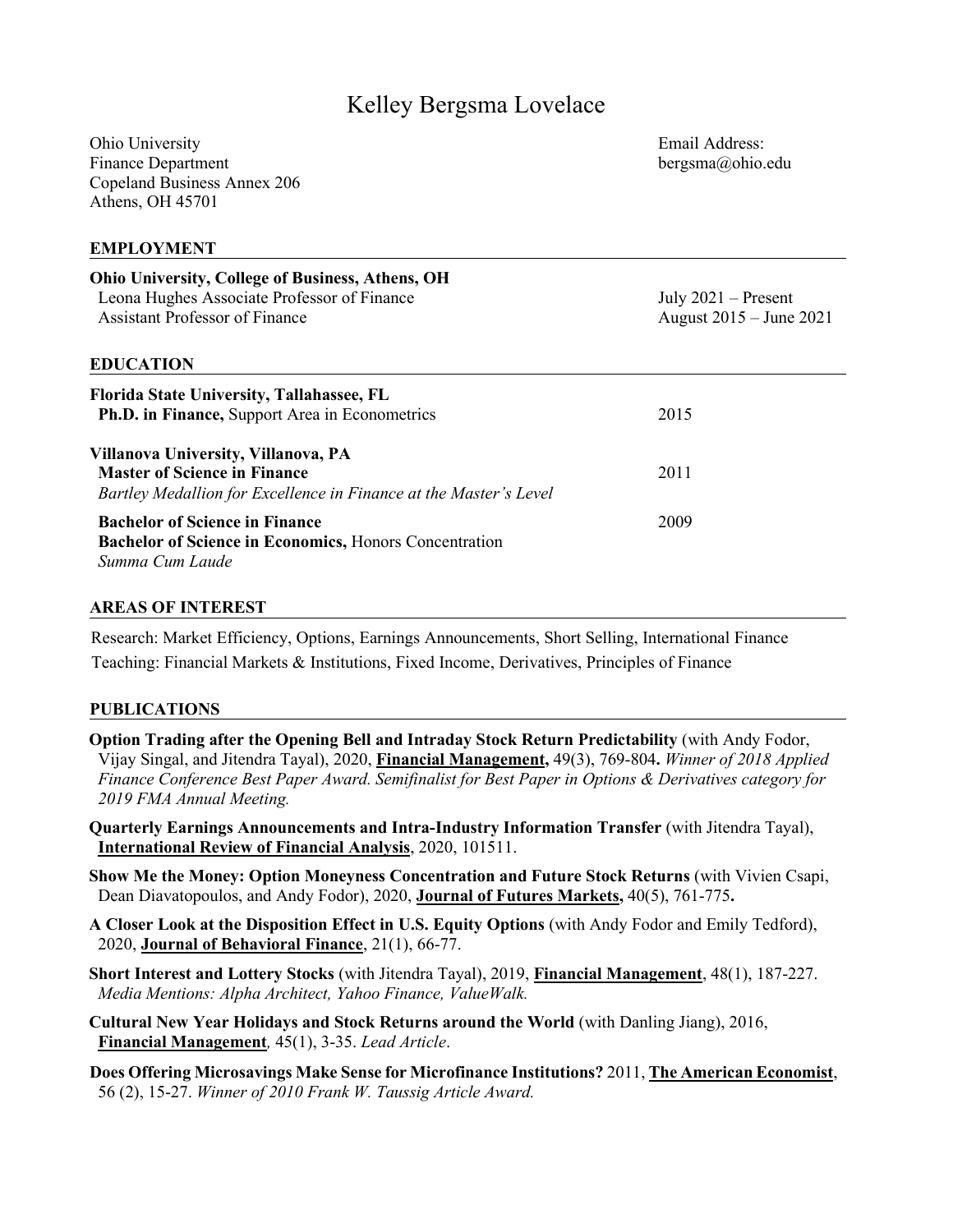# **WORKING PAPERS**

**Does Firm Life Stage Affect Investor Perceptions? Evidence from Earnings Announcement Reactions**  (with Andy Fodor, Vijay Singal, and Jitendra Tayal)

# **Unbundling Institutional Determinants of Innovation** (with Larry (Qing) Chen)

**Culture, Comovement, and Style Investing: Evidence from Europe** (with Raylin Fetherolf)

# **HONORS AND AWARDS**

| 2019-2021 Copeland Fellowship                   |
|-------------------------------------------------|
| 2020 College of Business Excellence in Research |
| 2019 College of Business Excellence in Research |
| 2019 Ellsworth Holden Finance Faculty Award     |

2018 Senior Class Faculty Recognition Award 2017 College of Business Outstanding Scholar 2016 Ellsworth Holden Finance Faculty Award 2014 FSU CoB Doctoral Teaching Award

# **PRESENTATIONS AND PROFESSIONAL SERVICE**

# **Presentations**

*Conference Presentations*  2021 French Finance Association (AFFI) Annual Meeting 2021 Global Finance Conference Eastern Finance Association Annual Meetings (2016, 2021) 2020 University of Dayton Summer Finance Workshop Financial Management Association (FMA) Annual Meetings (2013, 2015, 2016, 2017, 2019) 2019 International Accounting Section Midyear Meeting 2018 Southern Finance Association Annual Meeting 2018 FMA Applied Finance Conference Midwest Finance Association Annual Meetings (2015, 2017) 2014 Florida Finance Conference 2014 FMA European Doctoral Student Consortium 2012 Academy of Behavioral Finance & Economics (ABF&E) Annual Meeting *University Presentations* Ohio University Finance Department Seminars (2016, 2018, 2020, 2021) Ohio University College of Business Colloquium (2017) Florida State University Finance Department Seminars (2012, 2013)

# **Service**

*Advising*

Association of Women in Finance: Faculty Adviser (July 2020 – Present), Assistant Faculty Adviser (Fall 2019 – June 2020)

InterVarsity Christian Graduate Fellowship: Faculty Adviser (2017 – 2020)

Christian Business Leaders: Faculty Adviser (July 2017 – January 2018)

Honors Tutorial College: Tutor (2019 – Present)

*Committees*

Finance Faculty Search Committee: Member (2015 – 2018), Chair (Fall 2021)

Teaching Committee: Member (Fall 2019 – Spring 2020)

Dean's Evaluation Committee: Member (Spring 2017)

*Professional Service* 

Program Committee Member: University of Dayton Summer Finance Workshop (2021), Applied Finance Conference (2016)

Session Chair: GFC (2021), MFA (2017)

Discussant: AFFI (2021), GFC (2021), International Accounting Section Midyear Meeting (2019), EFA (2016, 2021), FMA (2012, 2013, 2016, 2017, 2019, 2020), SFA (2018), MFA (2015, 2017), ABF&E (2012) Ad Hoc Referee: *Financial Review, Journal of Empirical Finance, Journal of Corporate Finance, Journal of Financial Research*